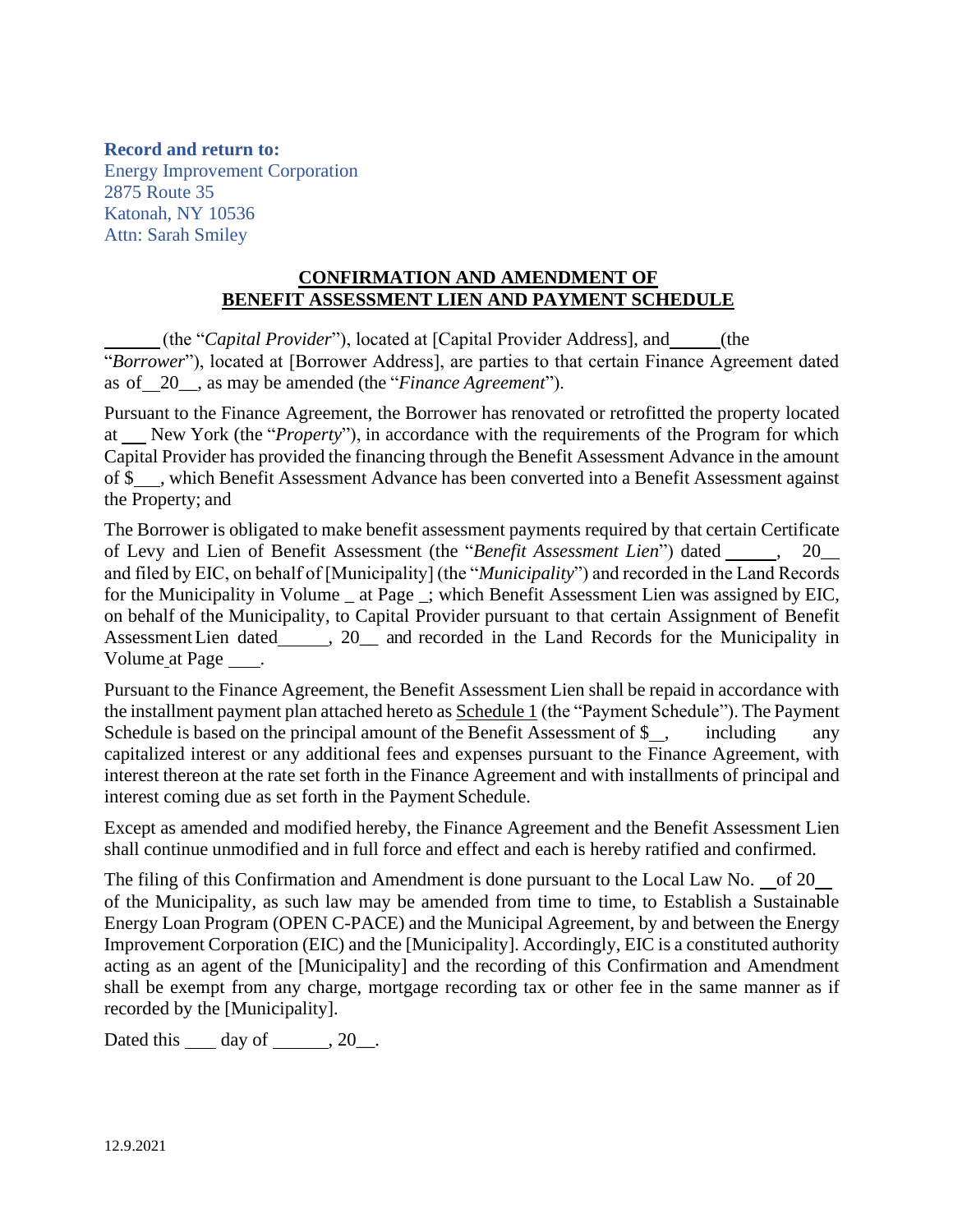## [CAPITAL PROVIDER]

By: Name: Title:

STATE OF NEW YORK (1) ) ss. COUNTY OF \_\_\_\_\_\_\_\_\_\_\_\_\_\_\_\_\_\_)

On the \_\_\_\_ day of \_\_\_\_\_\_\_\_\_, in the year 20\_, before me, the undersigned, a Notary Public in and for said State, personally appeared \_\_\_\_\_\_\_\_\_\_\_\_\_\_\_\_\_\_\_\_\_\_\_\_\_, personally known to me or proved to me on the basis of satisfactory evidence to be the individual(s) whose name(s) is (are) subscribed to the within instrument and acknowledged to me that he/she/they executed the same in his/her/their capacity(ies), and that by his/her/their signature(s) on the instrument, the individual(s), or the person upon behalf of which the individual(s) acted, executed the instrument.

Notary Public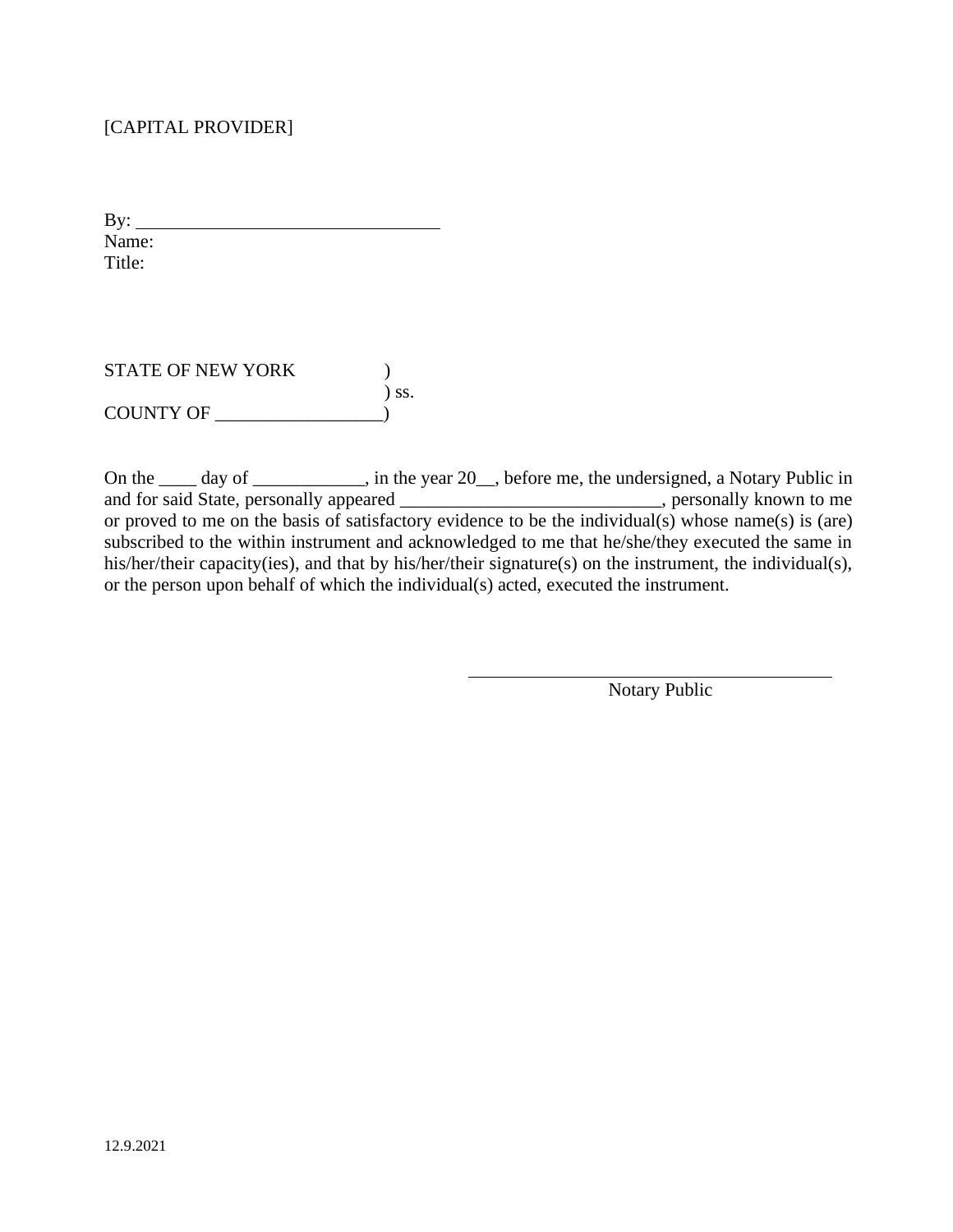Acknowledged and Agreed:

this  $\_\_$  day of  $\_\_$ , 20 $\_\_$ 

Property Owner

STATE OF NEW YORK  $)$ ) ss. COUNTY OF \_\_\_\_\_\_\_\_\_\_\_\_\_\_\_ )

On the \_\_\_\_ day of \_\_\_\_\_\_\_\_\_, in the year 20\_, before me, the undersigned, a Notary Public in and for said State, personally appeared \_\_\_\_\_\_\_\_\_\_\_\_\_\_\_\_\_\_\_\_\_\_\_\_\_\_\_\_, personally known to me or proved to me on the basis of satisfactory evidence to be the individual(s) whose name(s) is (are) subscribed to the within instrument and acknowledged to me that he/she/they executed the same in his/her/their capacity(ies), and that by his/her/their signature(s) on the instrument, the individual(s), or the person upon behalf of which the individual(s) acted, executed the instrument.

Notary Public